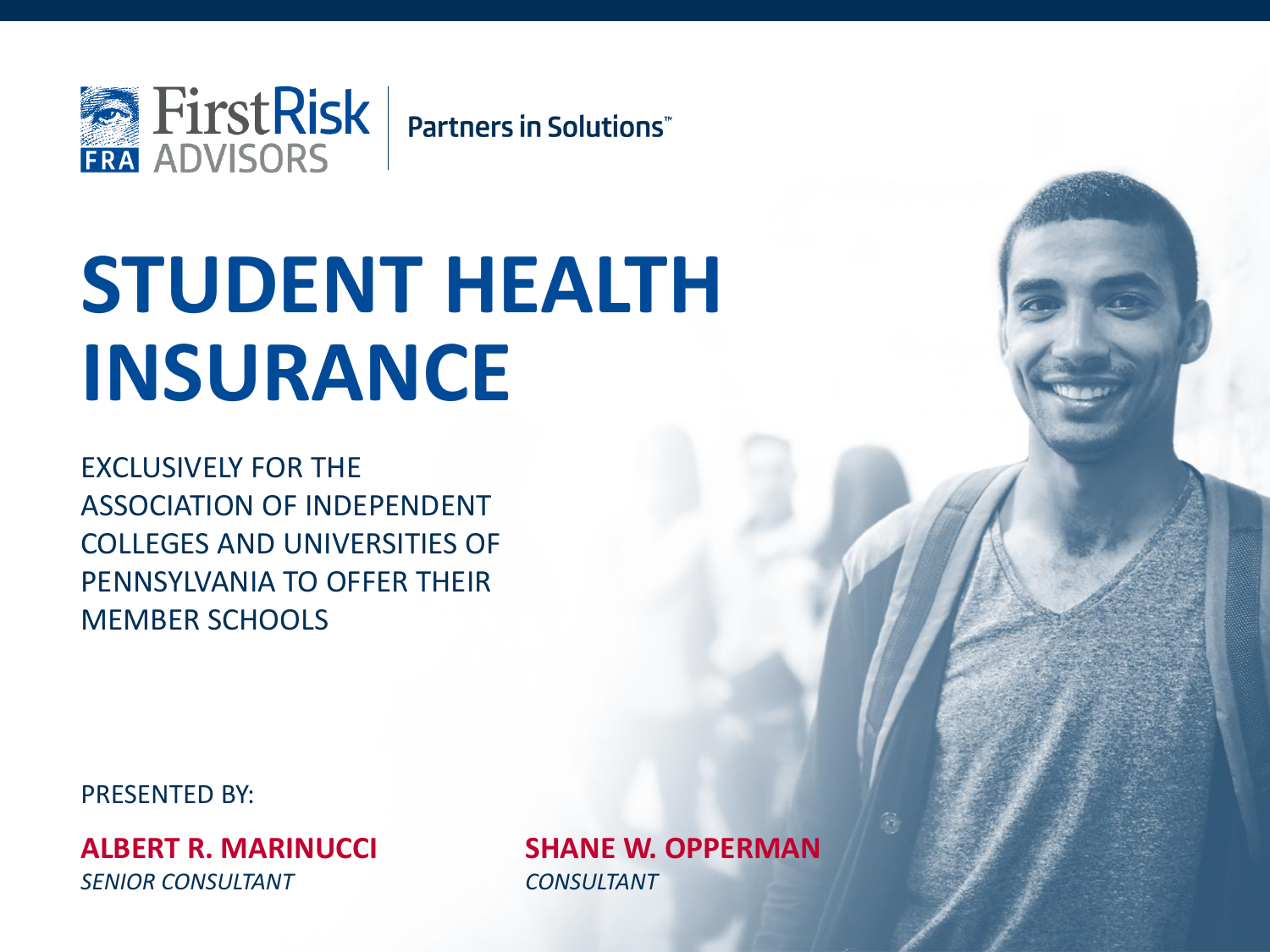#### **THE COALITION CONSORTIUM ADVANTAGE**

- Oversight and proper due diligence performed by the Coalition
- **Spread risk over many Coalition State Associations** and their participating member schools
- **EX Spreading risk allows for more competitive rates** and renewals for small to midsized schools
- No size requirements for member schools to participate
- **Growing Consortium participation** enables expanded and improved benefits that meet the ongoing needs of today's college students
- **EXEC** Member schools receive dedicated onsite or virtual sales and servicing

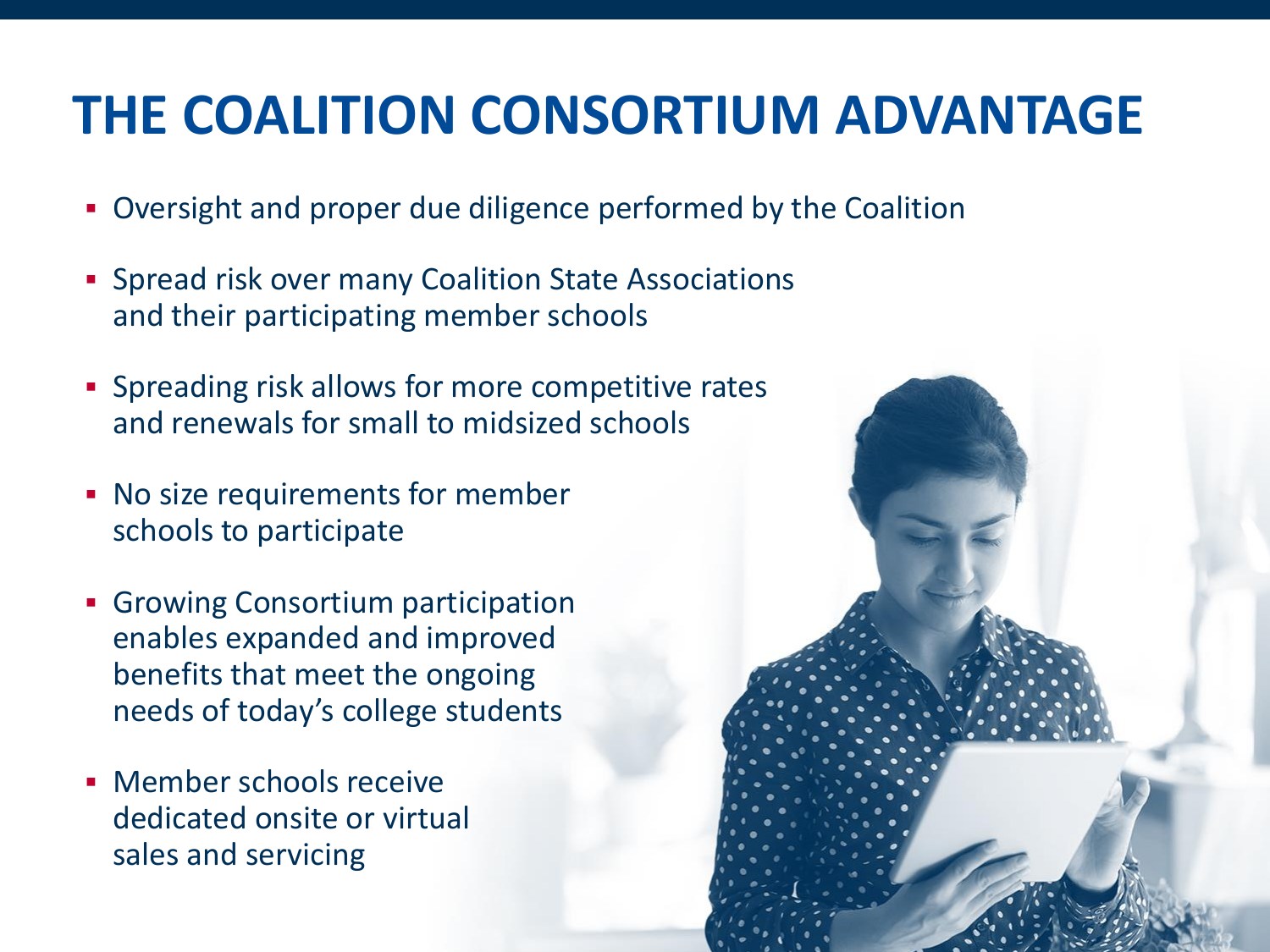### **THE FIRST RISK ADVISORS ADVANTAGE**

- **25 years' experience insuring** domestic and international students and for small and medium-sized higher-ed schools across the US
- Able to meet the unique needs of Medical and Health Sciences schools and cohorts
- **E.** As the exclusive Coalition partner, we offer flexible and affordable student health insurance to state associations and their member schools
- A dedicated agent for UnitedHealthcare Student Resources – a member of the UnitedHealth Group
- **•** Specialize in sales and service of fully compliant and comprehensive student health insurance to cover students while at school, home, or traveling abroad
- **Personal service, experienced** Consultants and Account Managers, and state of the art technology

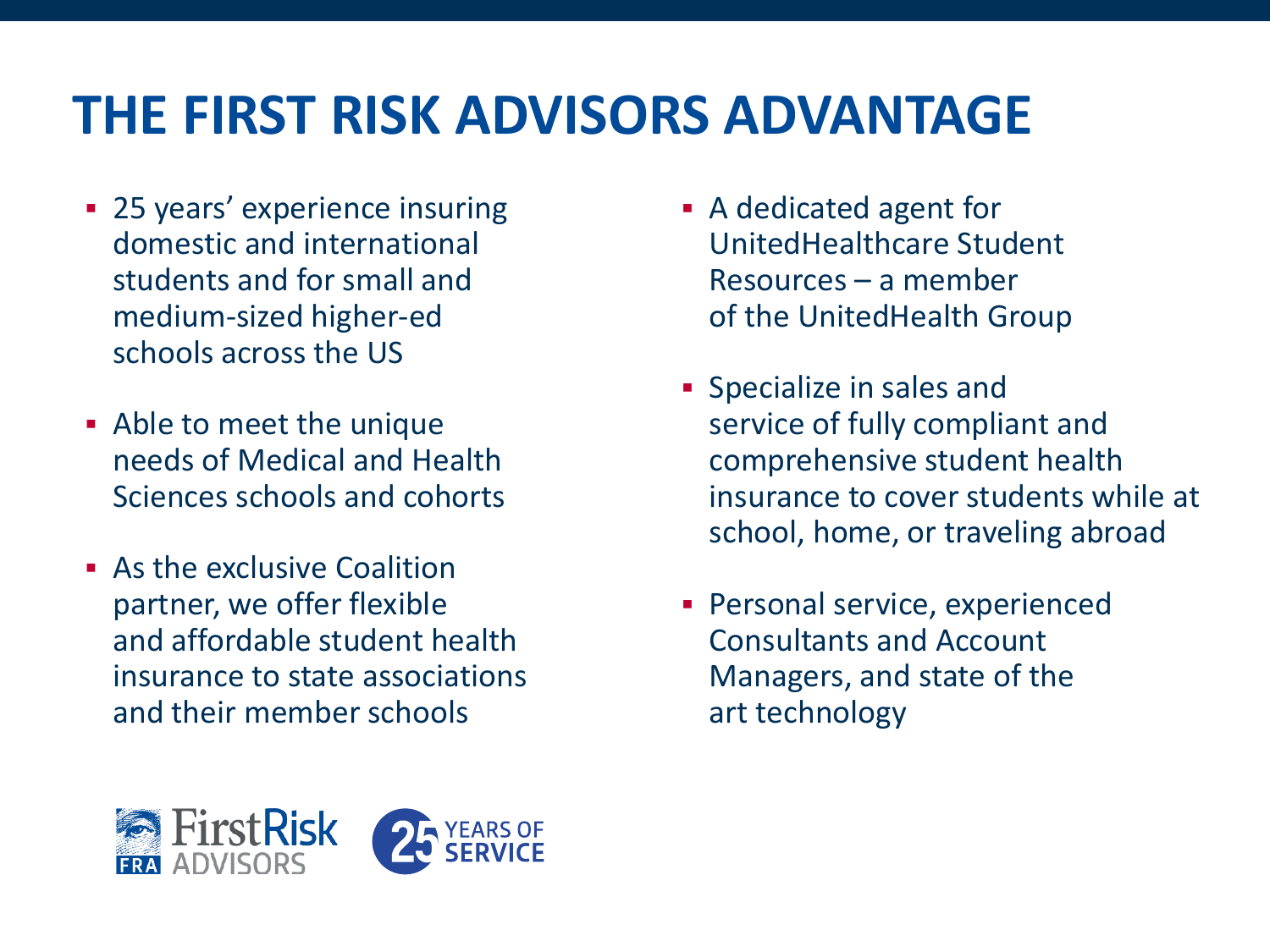#### **THE FIRST RISK ADVISORS PERSONAL SERVICE**

- We assign a dedicated Account Manager to each member school to manage the entire student health insurance experience
- **FRA'S enrollment team assists each** member school in the enrollment and waiver process and quickly handles immediate and emergency student insurance needs
- Onsite and virtual visits to school orientations to personally waive and enroll students and educate families on the advantages of the UnitedHealthcare plan
- 24/7 customer service via web or phone to support our schools and their students
- **FRA partners with Student** Health and Counseling Centers to fully reimburse approved student services and waive deductibles and copays

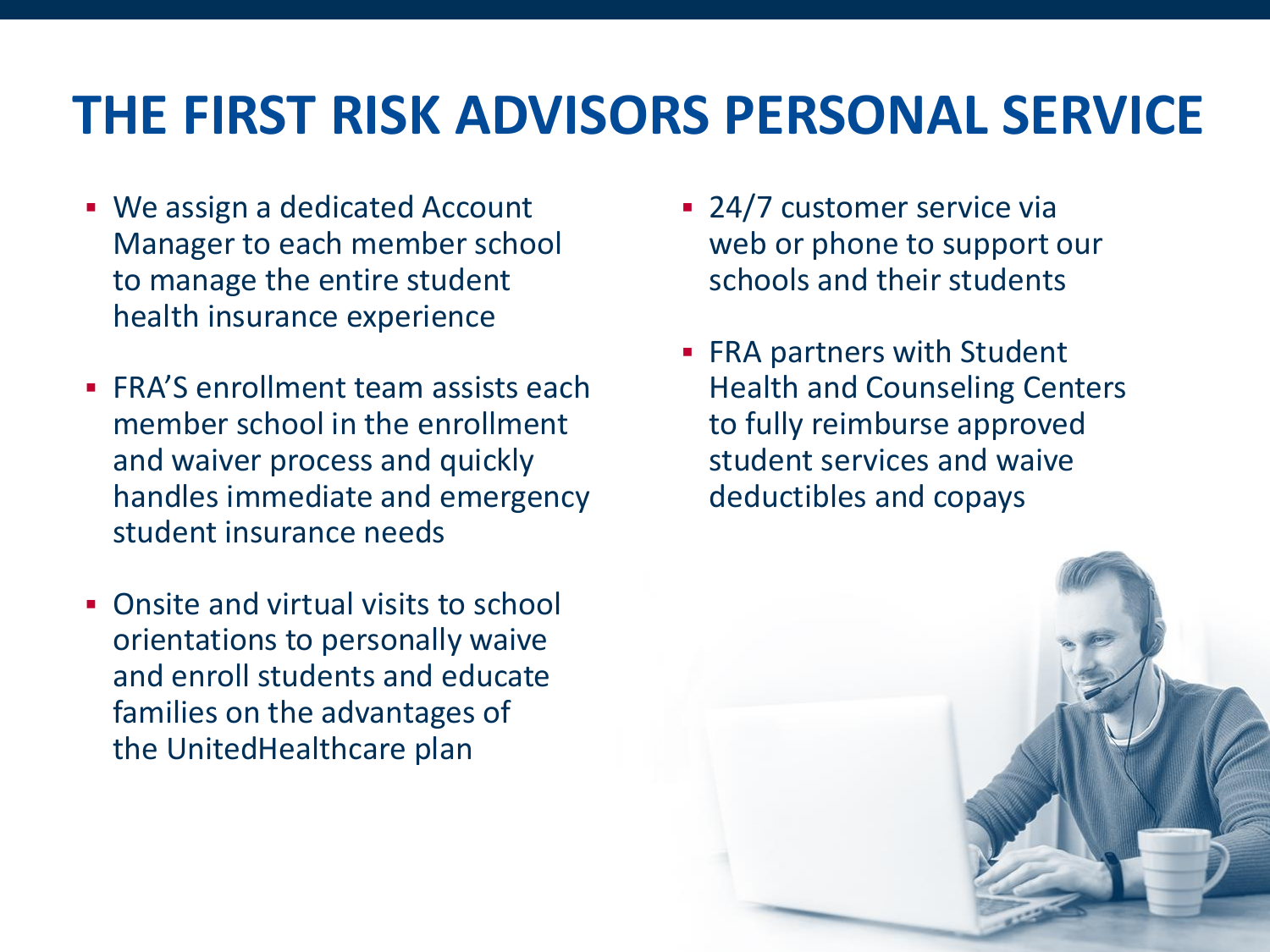#### **THE UNITEDHEALTHCARE STUDENT RESOURCES ADVANTAGE**

- One of the largest provider networks in the US with in-network treatment to students in school, at home or traveling abroad
- PPO, Choice Plus and United Behavioral Health are three proprietary networks of UnitedHealthcare
- 2/3 doctors and healthcare professionals and 96% of available general acute care hospital beds are contracted with UHC, resulting in local access to 98% of the population
- **UHCSR has over 40 years servicing** the unique needs of college students all over the country
- Large discounts on treatments with UHC providers for insured member school students
- **EXECUTE:** All the benefits of an underwriter, claims administrator, provider network and service provider in one
- **EX Schools get essential resources** to offer and administer comprehensive and costeffective student health insurance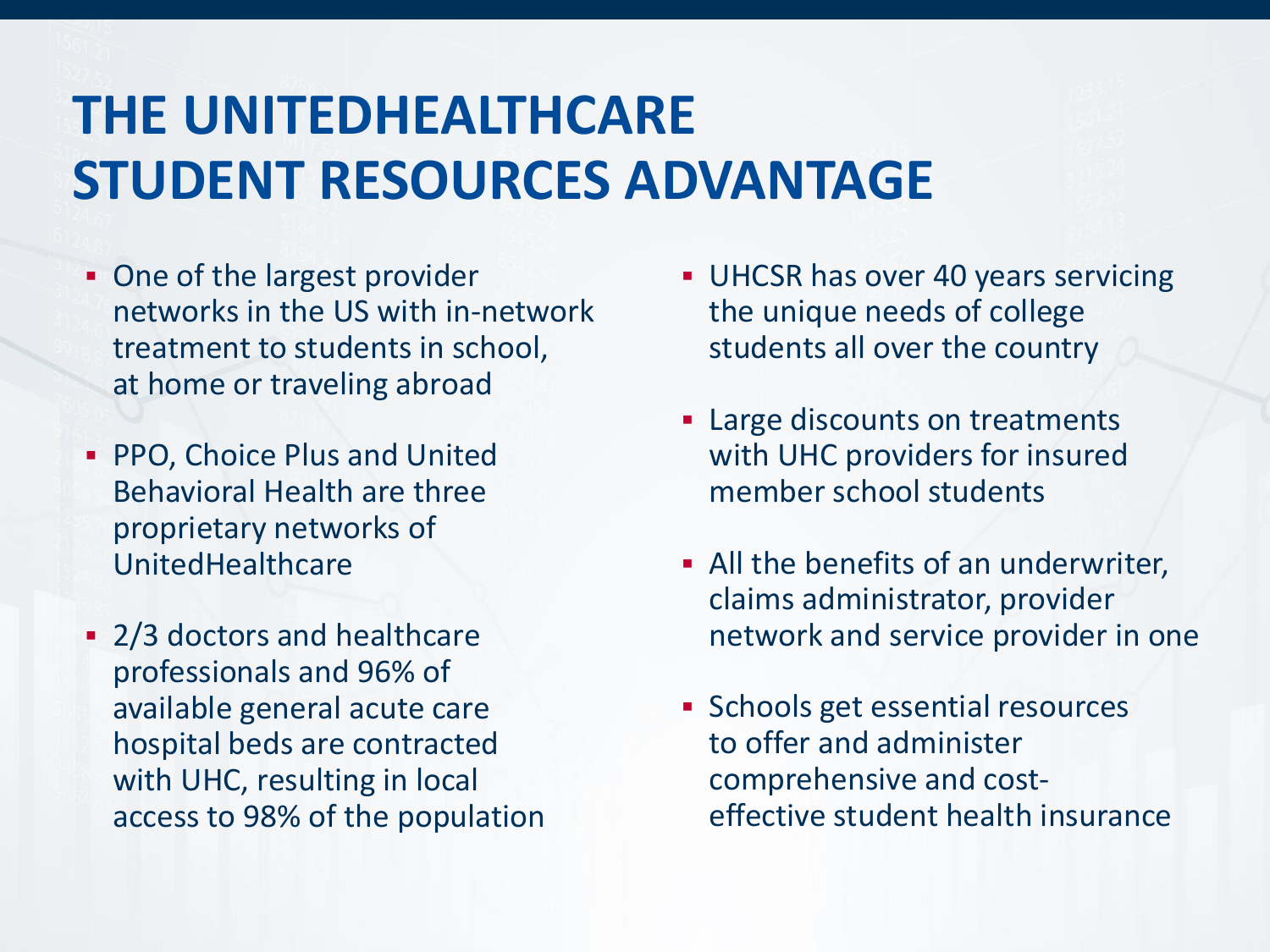#### **THE PROCESS AND WHAT WE DO FIRST**

- Your assigned Account Manager will work with you directly to establish a list of eligible students, typically full-time undergraduates taking at least 9 credits and graduates taking 6 credit hours
- **Your Account Manager will help determine** if any cohorts may require special attention, such as medical or health sciences students, or visiting students
- **A plan effective date and open** enrollment period to waive and enroll will be set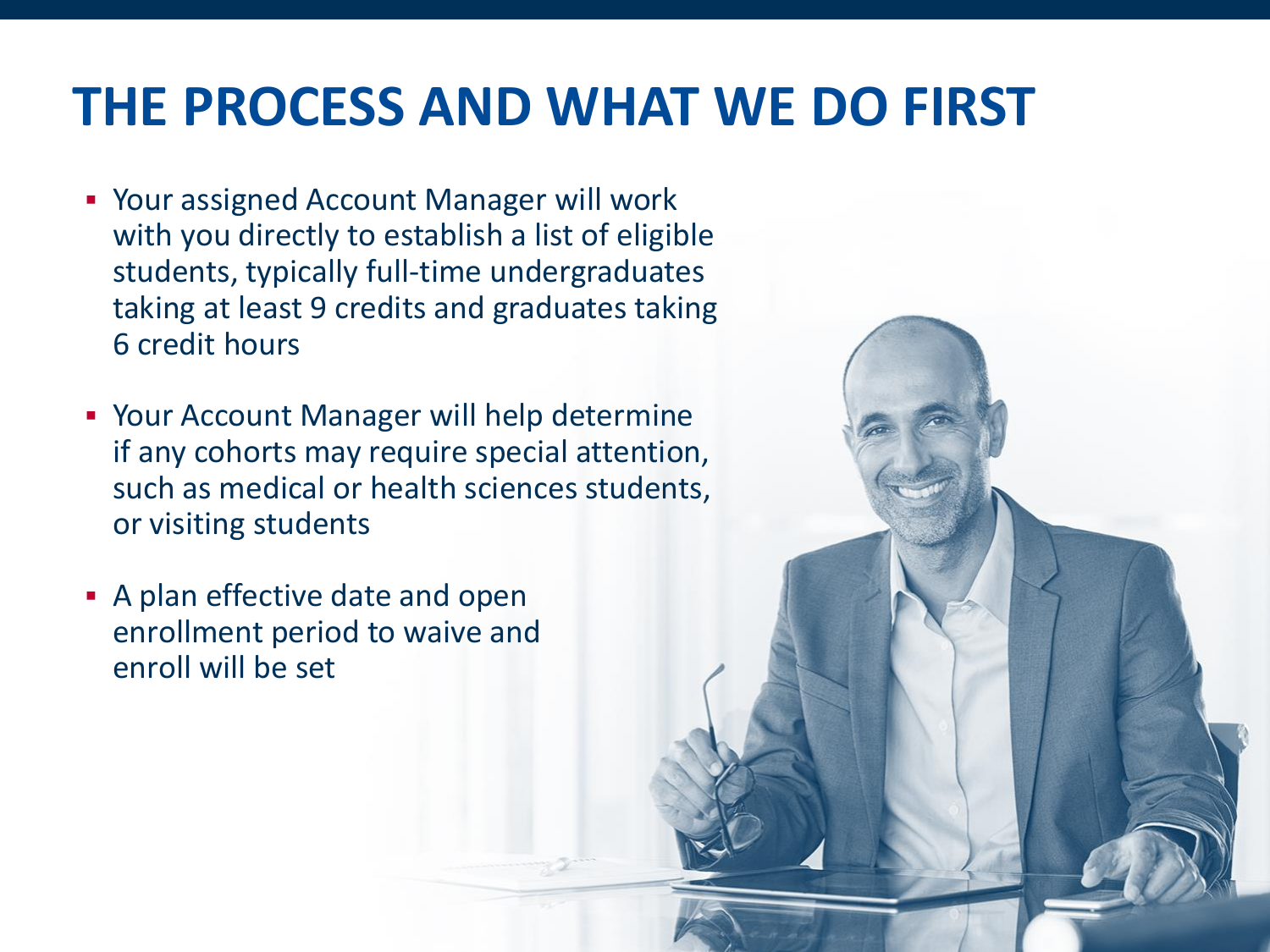# **SETTING UP THE WAIVER REQUIREMENTS AND QUESTIONS**

- Your Account Manager will help set up waiver requirements for the plan and explain what other schools ask and require of students for the waiver process
- Current considerations include out-of-state Medicaid and innetwork requirements for urgent and emergency care benefits and mental health treatment coverage
- Personalized on-screen and email confirmation of waiver request decisions
- **Waiver approval and denial** can be automatic or pending
- **FRA waiver verification assistance** for schools who prefer to verify waiver benefit information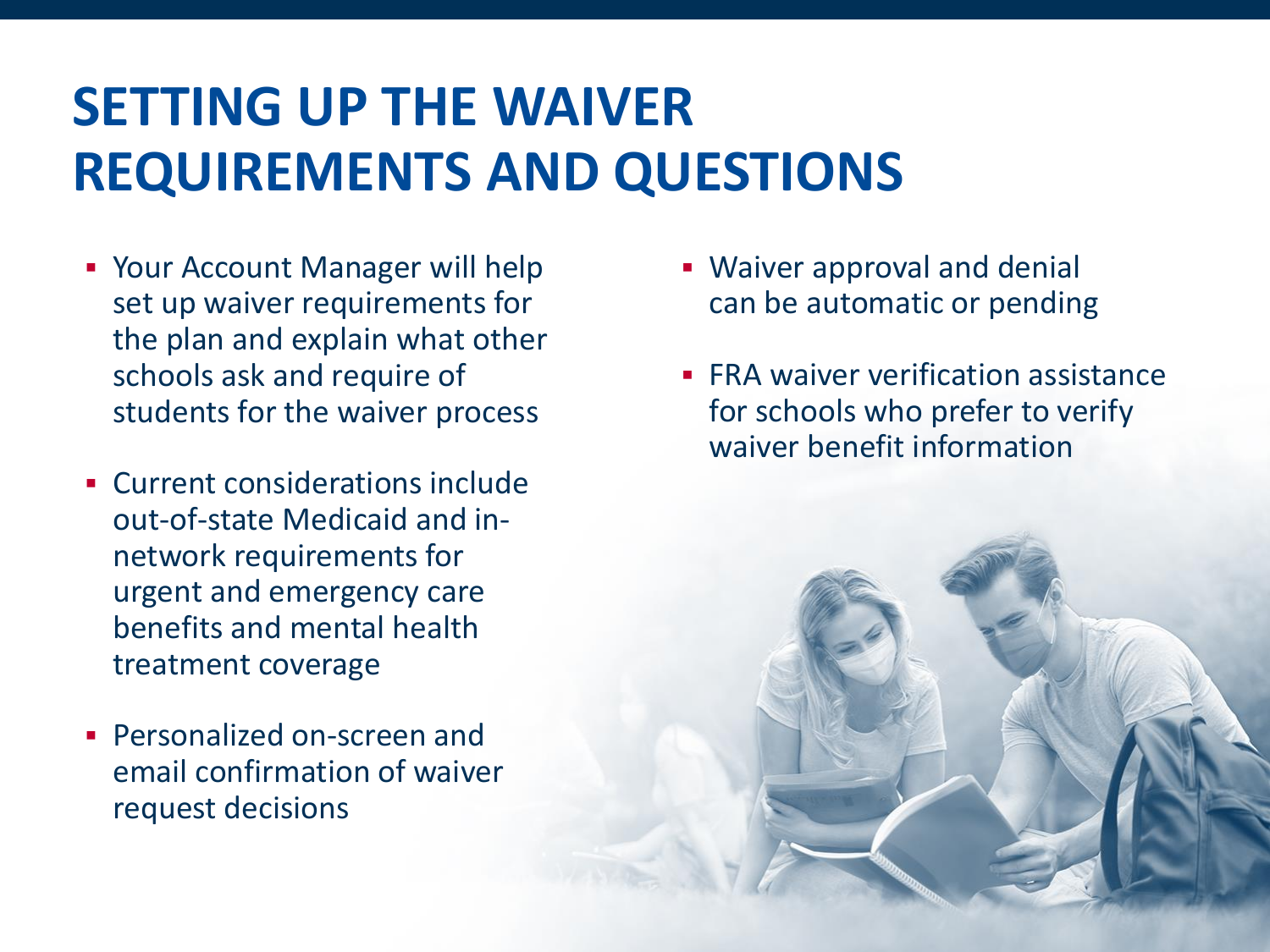# **PROVIDING THE TURNKEY TECHNOLOGY TO WAIVE AND ENROLL**

- **Our online system, the Partner** Center, notifies students of insurance requirements and allows them to waive and enroll automatically
- **Member schools need only provide** a current list of eligible students for Partner Center input
- School administrators get 24/7 Partner Center access and may view all student activity
- **Your Account Manager will educate** involved departments on Partner Center reporting capabilities
- **Partner Center will periodically,** and on schedule, notify eligible students of the open enrollment period, and the need to take action by waiving or enrolling
- **Example 1 Students will have the opportunity** for early enrollment and to opt-in for immediate coverage

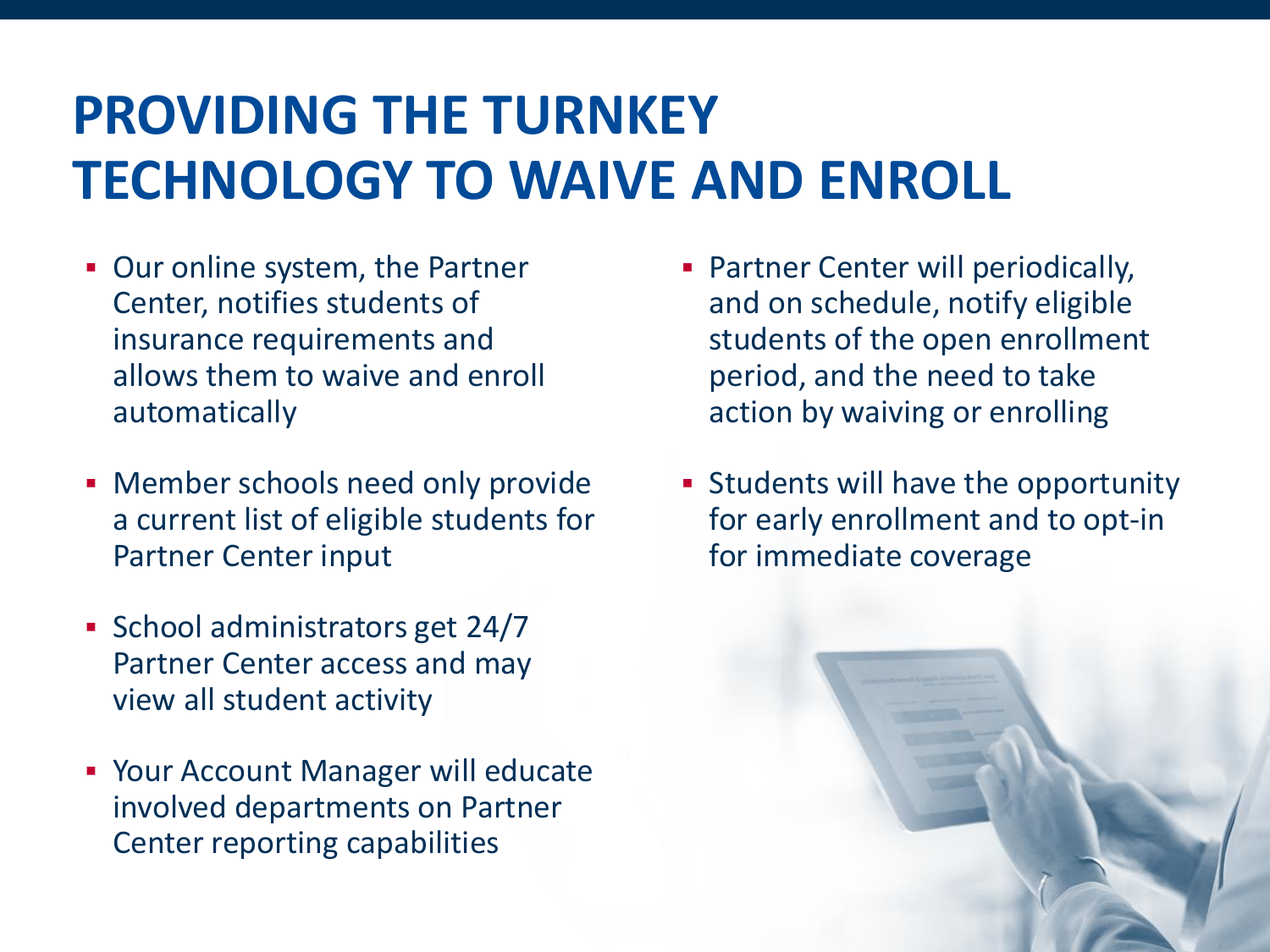#### **CONSORTIUM PLANS DESIGNED TO MEET THE NEEDS OF TODAY'S COLLEGE STUDENTS**



Low out-of-pocket expenses for students

> • Copays only for prescription, urgent and emergency care, doctor and specialist visits



Unlimited Teladoc Medical and Mental Health virtual visits for students anywhere in the world



UnitedHealthcare Global benefits include medical evacuation and repatriation and global emergency and medical assistance abroad



Coverage includes intramural and club sports



Student Health and Counseling Centers partnerships with the option for full reimbursement, for approved services, and waiving student copay and deductible for those approved services and treatments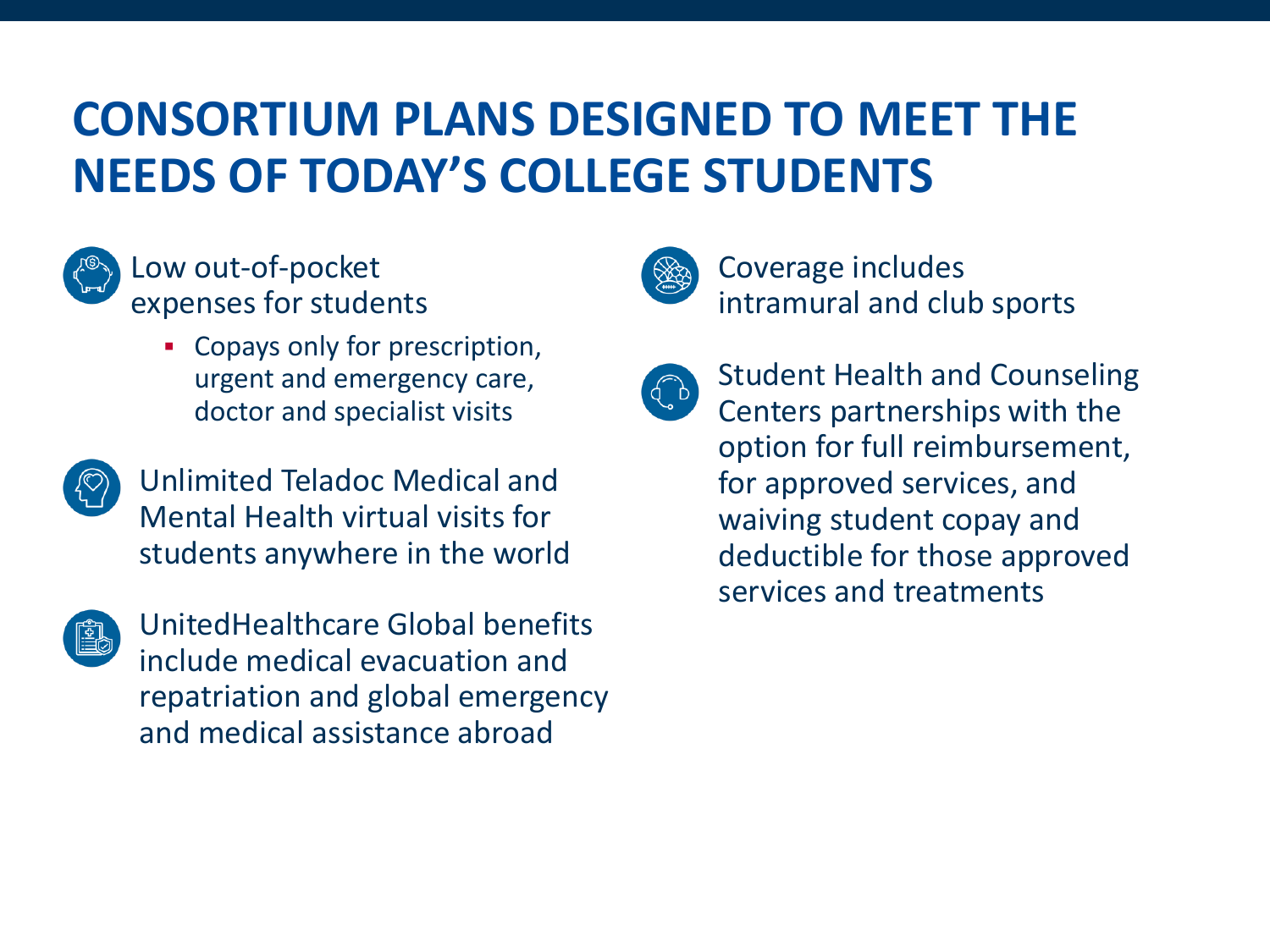#### **Plan Support Services**

- All Plans Include:
	- **·** Intramural and club sports coverage
	- **Global Emergency Medical Assistance**
	- **Mental Health Telemedicine**
	- **General Medical Telemedicine**
	- **24/7 Student Assistance Program**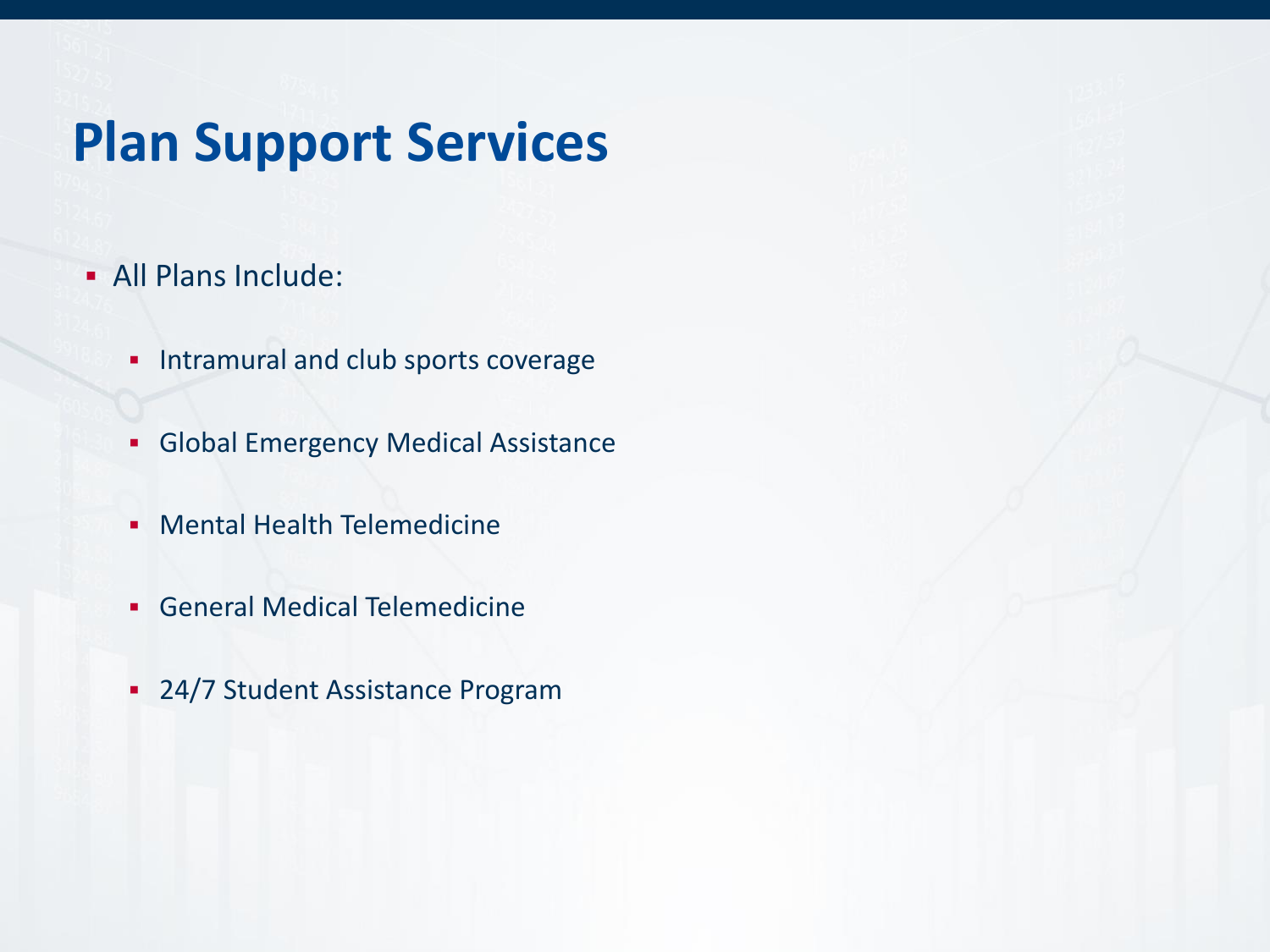#### **Telemedicine**

- 24/7 Access to licensed, board-certified physicians residing in the US
- Consultation, diagnosis, and treatment, including prescriptions
- No consultation fees for UHCSR members
- Access via the web or full-featured Android and iOS app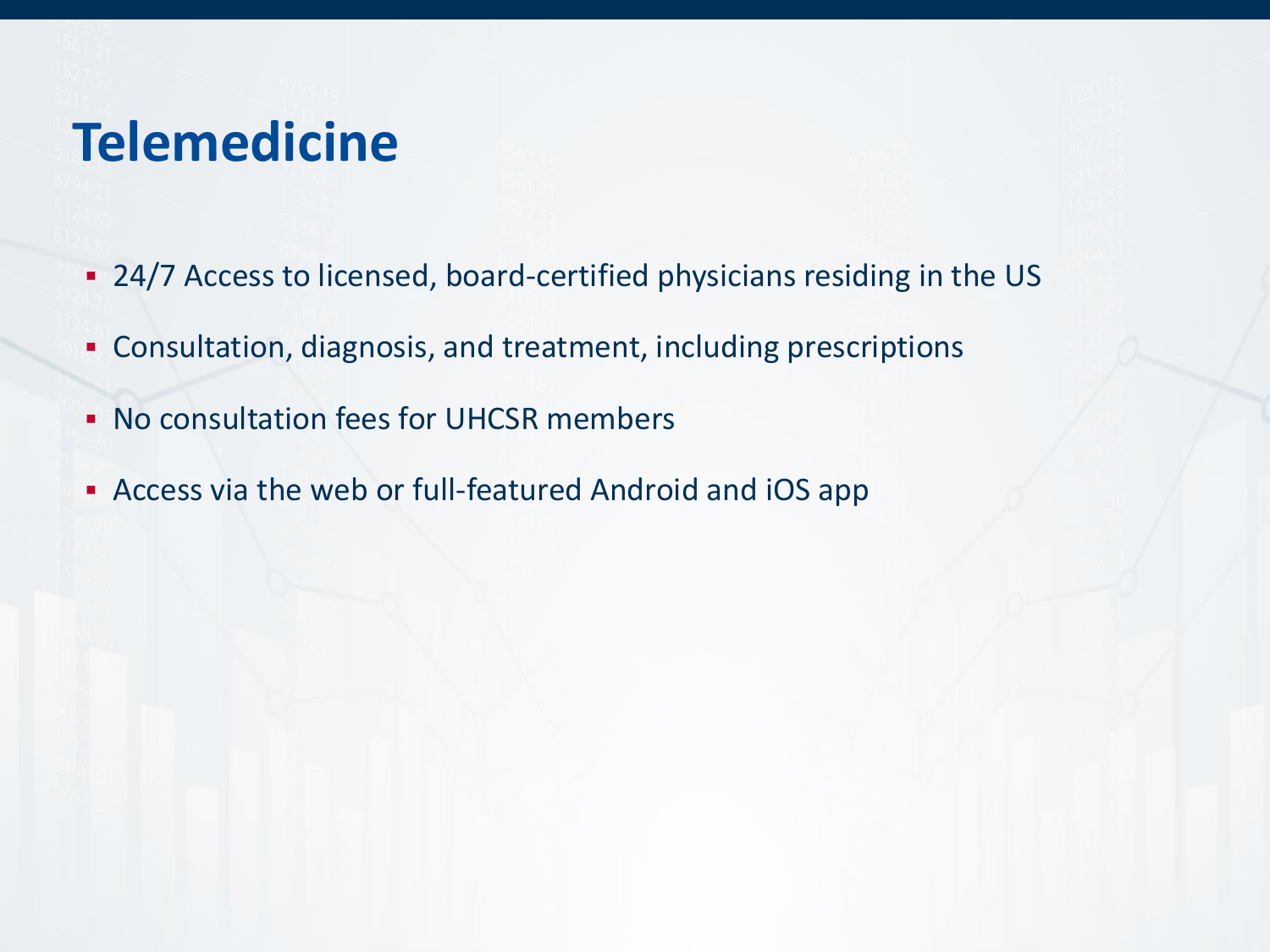#### **Features/Services for StudentResources Student Assist**

| <b>Tool</b>                            | <b>SR Insureds</b>                     | <b>SR Non-Insureds</b>                 |
|----------------------------------------|----------------------------------------|----------------------------------------|
| 24/7 Crisis Support                    | <b>Student Assist</b>                  | <b>Student Assist</b>                  |
| 24/7 Counseling: unlimited by<br>phone | <b>Student Assist</b>                  | <b>Student Assist</b>                  |
| <b>Disaster Support</b>                | <b>Student Assist</b>                  | <b>Student Assist</b>                  |
| Digital Self-Help Portal               | <b>Student Assist</b>                  | <b>Student Assist</b>                  |
| <b>Financial/Legal Support</b>         | <b>Student Assist</b>                  | <b>Student Assist</b>                  |
| Concierge                              | <b>Student Assist</b><br>(CollegeLife) | <b>Student Assist</b><br>(CollegeLife) |
| <b>Mindfulness App</b>                 | <b>Student Assist</b>                  | <b>Student Assist</b>                  |
| <b>Wellness Videos</b>                 | firststudent.com                       | firststudent.com                       |
| <b>Behavioral Health Case Mgmt</b>     | <b>StudentResources</b>                | N/A                                    |
| <b>UBH Provider Network</b>            | <b>StudentResources</b>                | N/A                                    |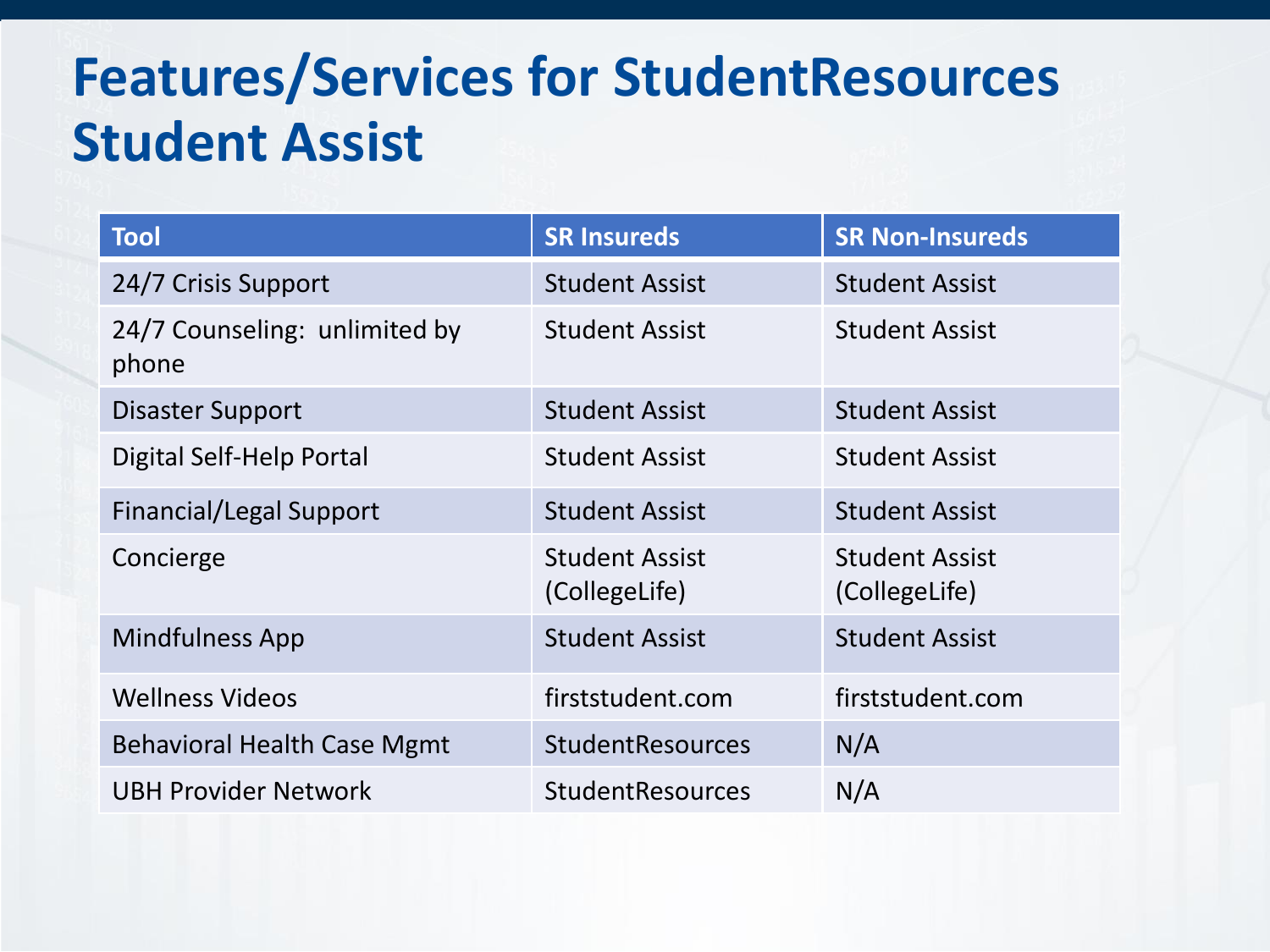# **Features/Services for StudentResources Living Well**

| <b>Tool</b>                              | <b>SR Insureds</b>    | <b>SR Non-Insureds</b> |
|------------------------------------------|-----------------------|------------------------|
| <b>General Medical Telemedicine</b>      | <b>Student Assist</b> | <b>Student Assist</b>  |
| <b>Behavioral Health</b><br>Telemedicine | <b>Student Assist</b> | <b>Student Assist</b>  |
| <b>Medicine Management</b>               | <b>Student Assist</b> | <b>Student Assist</b>  |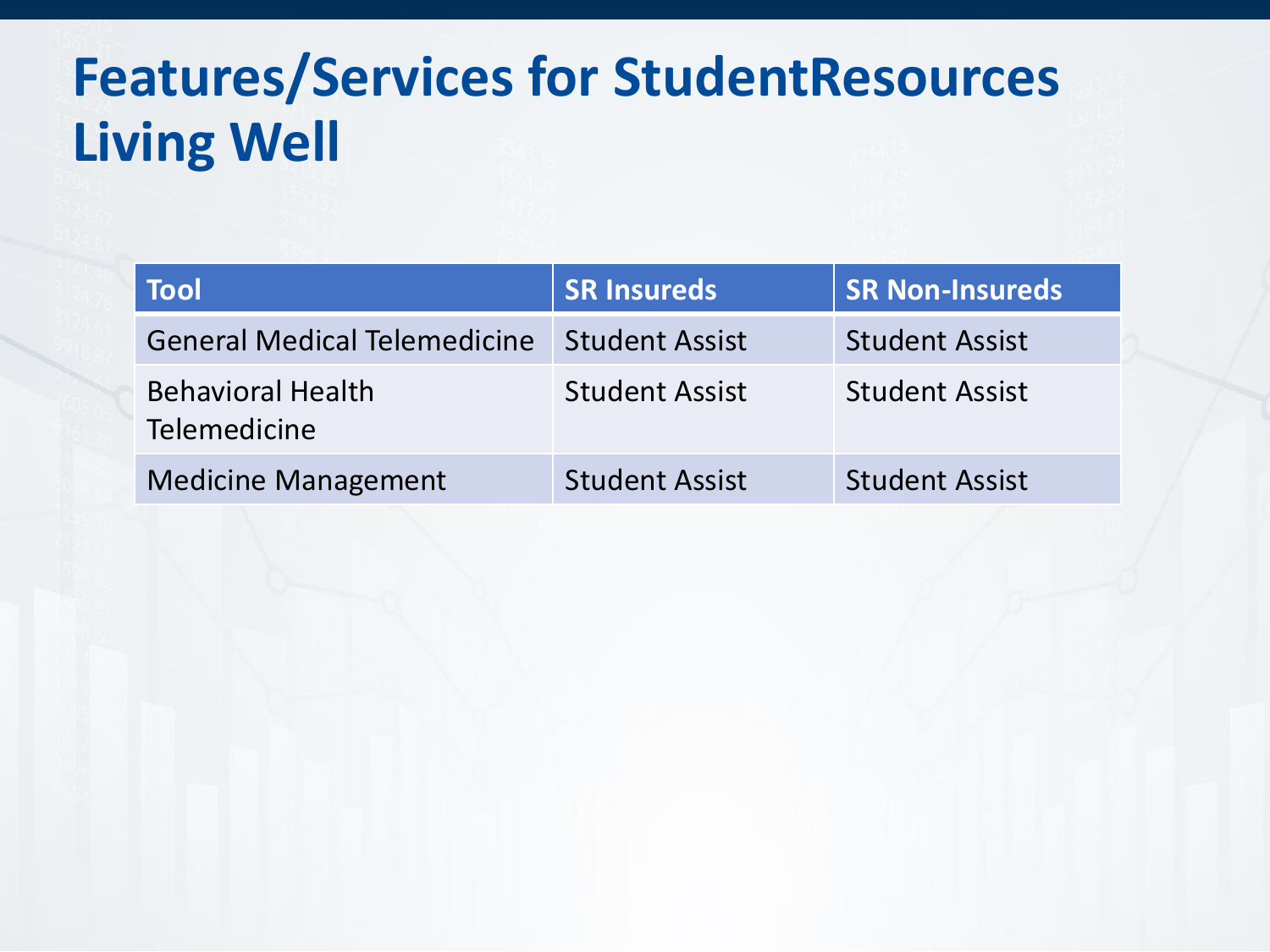#### **UnitedHealthcare Global**

- **Medical evacuation and repatriation benefits** 
	- Domestic students covered worldwide except within 100 miles of their home or campus
	- **.** International students covered worldwide except in their home country